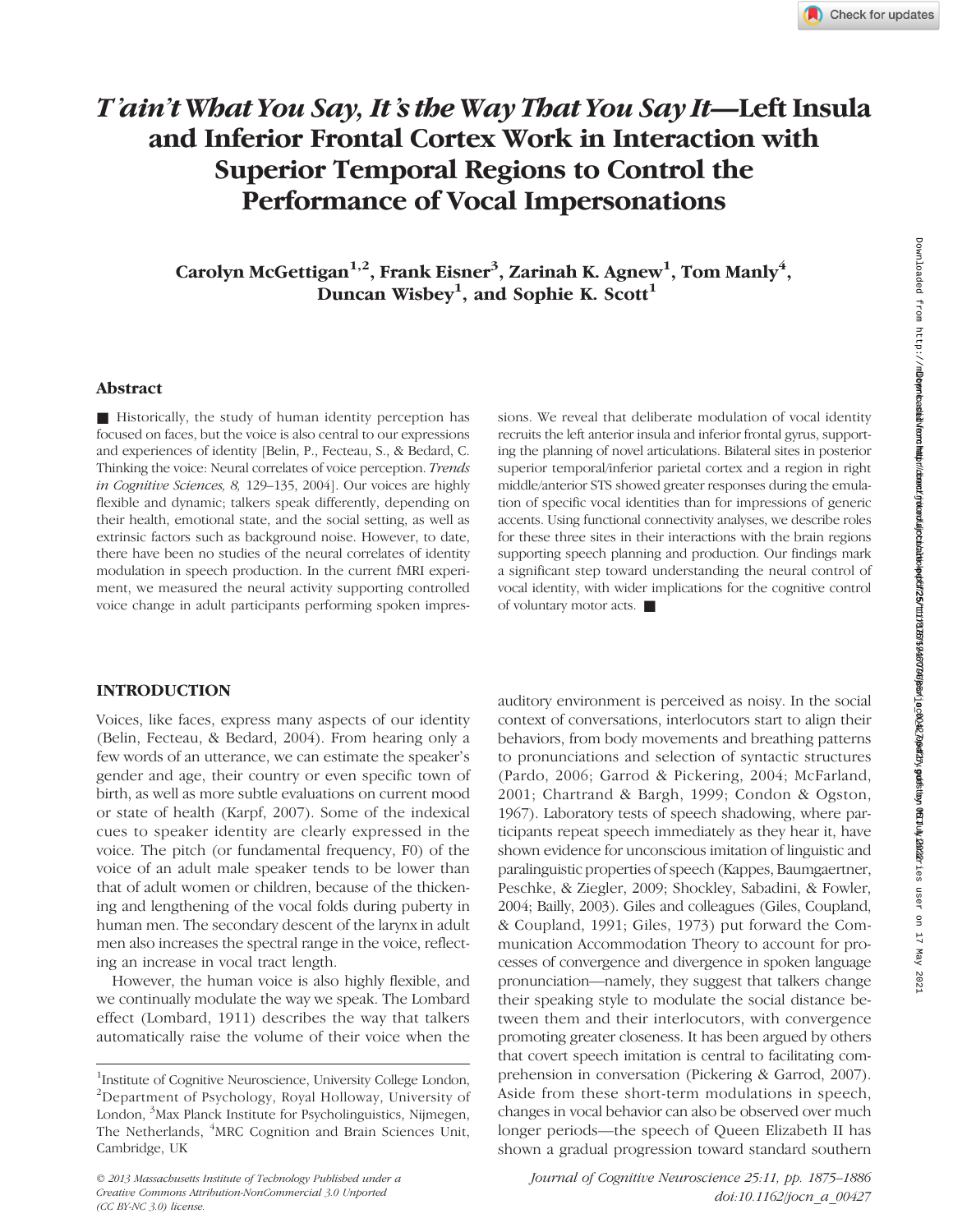British pronunciation (Harrington, Palethorpe, & Watson, 2000).

Although modulations of the voice often occur outside conscious awareness, they can also be deliberate. A recent study showed that student participants could change their speech to sound more masculine or feminine, by making controlled alterations that simulated targetappropriate changes in vocal tract length and voice pitch (Cartei, Cowles, & Reby, 2012). Indeed, speakers can readily disguise their vocal identity (Sullivan & Schlichting, 1998), which makes forensic voice identification notoriously difficult (Eriksson et al., 2010; Ladefoged, 2003). Notably, when control of vocal identity is compromised, for example, in Foreign Accent Syndrome (e.g., Scott, Clegg, Rudge, & Burgess, 2006), the change in the patient's vocal expression of identity can be frustrating and debilitating. Interrogating the neural systems supporting vocal modulation is an important step in understanding human vocal expression, yet this dynamic aspect of the voice is a missing element in existing models of speech production (Hickok, 2012; Tourville & Guenther, 2011).

Speaking aloud is an example of a very well practised voluntary motor act (Jurgens, 2002). Voluntary actions need to be controlled in a flexible manner to adjust to changes in environment and the goals of the actor. The main purpose of speech is to perform the transfer of a linguistic/conceptual message. However, we control our voices to achieve intended goals on a variety of levels, from acoustic–phonetic accommodation to the auditory environment (Cooke & Lu, 2010; Lu & Cooke, 2009) to socially motivated vocal behaviors reflecting how we wish to be perceived by others (Pardo, Gibbons, Suppes, & Krauss, 2012; Pardo & Jay, 2010). Investigations of the cortical control of vocalization have identified two neurological systems supporting the voluntary initiation of innate and learned vocal behaviors, where expressions such as emotional vocalizations are controlled by a medial frontal system involving the ACC and SMA, whereas speech and song are under the control of lateral motor cortices ( Jurgens, 2002). Thus, patients with speech production deficits following strokes to lateral inferior motor structures still exhibit spontaneous vocal behaviors such as laughter, crying, and swearing, despite their severe deficits in voluntary speech production (Groswasser, Korn, Groswasser-Reider, & Solzi, 1988). Electrical stimulation studies show that vocalizations can be elicited by direct stimulation of the anterior cingulate (e.g., laughter; described by Sem-Jacobsen & Torkildsen, 1960) and lesion evidence shows that bilateral damage to anterior cingulate prevents the expression of emotional inflection in speech ( Jurgens & von Cramon, 1982).

In healthy participants, a detailed investigation of the lateral motor areas involved in voluntary speech production directly compared voluntary inhalation/exhalation with syllable repetition. The study found that the functional networks associated with laryngeal motor cortex were strongly left-lateralized for syllable repetition but bilaterally organized for controlled breathing (Simonyan, Ostuni, Ludlow, & Horwitz, 2009). However, that design did not permit further exploration of the modulation of voluntary control within either speech or breathing. This aspect has been addressed in a study of speech prosody, which reported activations in left inferior frontal gyrus (IFG) and dorsal premotor cortex for the voluntary modulation of both linguistic and emotional prosody, that overlapped with regions sensitive to the perception of these modulations (Aziz-Zadeh, Sheng, & Gheytanchi, 2010).

Some studies have addressed the neural correlates of overt and unintended imitation of heard speech (Reiterer et al., 2011; Peschke, Ziegler, Kappes, & Baumgaertner, 2009). Peschke and colleagues found evidence for unconscious imitation of speech duration and F0 in a shadowing task in fMRI, in which activation in right inferior parietal cortex correlated with stronger imitation of duration across participants. Reiterer and colleagues (2011) found that participants with poor ability to imitate nonnative speech showed greater activation (and lower gray matter density) in left premotor, inferior frontal, and inferior parietal cortical regions during a speech imitation task, compared with participants who were highly rated mimics. The authors interpret this as a possible index of greater effort in the phonological loop for less skilled imitators. However, in general, the reported functional imaging investigations of voluntary speech control systems have typically involved comparisons of speech outputs with varying linguistic content, for example, connected speech of different linguistic complexities (Dhanjal, Handunnetthi, Patel, & Wise, 2008; Blank, Scott, Murphy, Warburton, & Wise, 2002) or pseudowords of varying length and phonetic complexity (Papoutsi et al., 2009; Bohland & Guenther, 2006).

To address the ubiquitous behavior of voluntary modulation of vocal expression in speech, while holding the linguistic content of the utterance constant, we carried out an fMRI experiment in which we studied the neural correlates of controlled voice change in adult speakers of English performing spoken impressions. The participants, who were not professional voice artists or impressionists, repeatedly recited the opening lines of a familiar nursery rhyme under three different speaking conditions: normal voice (N), impersonating individuals (I), and impersonating regional and foreign accents of English (A). The nature of the task is similar to the kinds of vocal imitation used in everyday conversation, for example, in reporting the speech of others during storytelling. We aimed to uncover the neural systems supporting changes in the way speech is articulated, in the presence of unvarying linguistic content. We predicted that left-dominant orofacial motor control centers, including the left IFG, insula, and motor cortex, as well as auditory processing sites in superior temporal cortex, would be important in effecting change to speaking style and monitoring the auditory consequences. Beyond this, we aimed to measure whether the goal of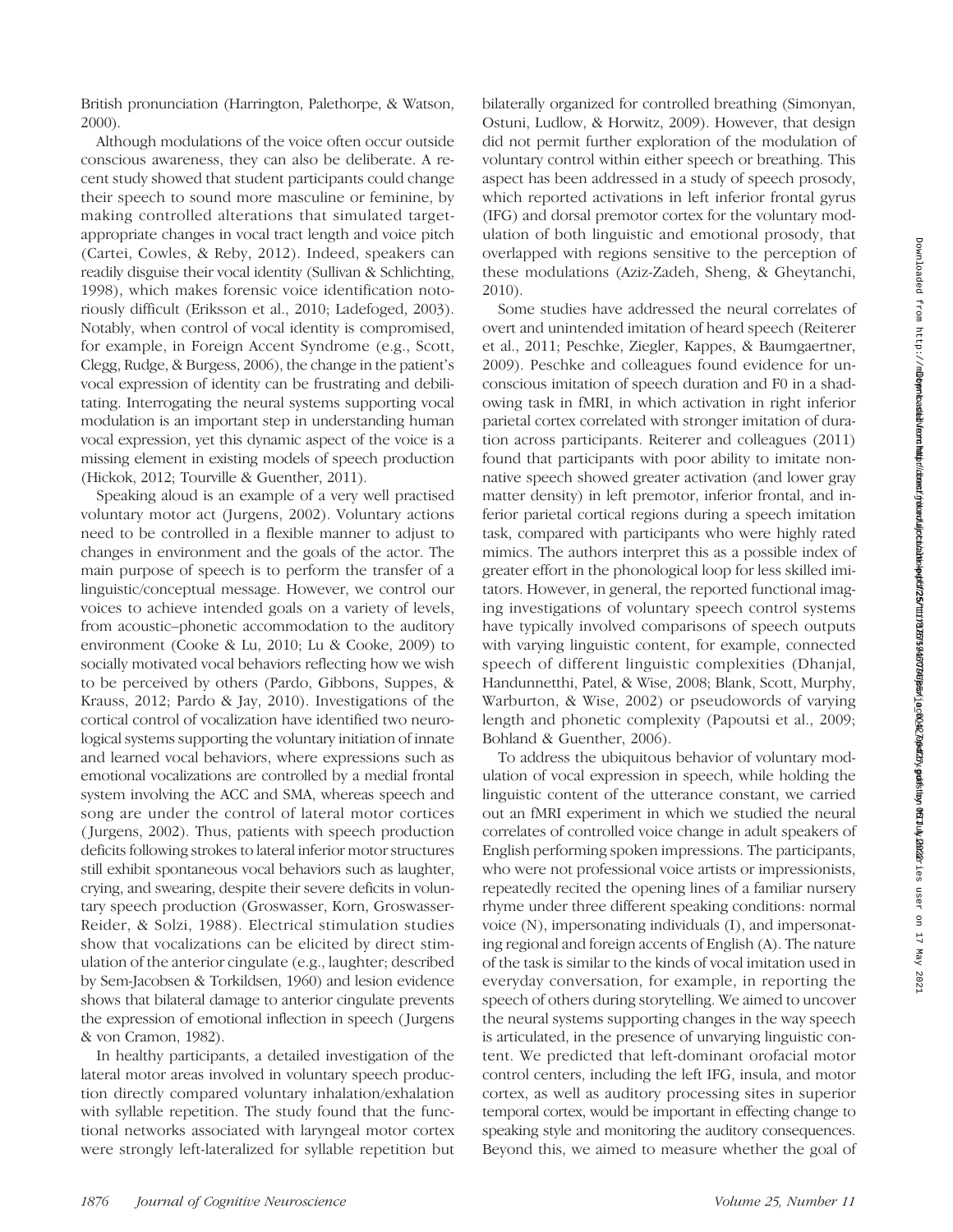the vocal modulation—to imitate a generic speaking style/ accent versus a specific vocal identity—would modulate the activation of the speech production network and/or its connectivity with brain regions processing information relevant to individual identities.

### METHODS

#### Participants

Twenty-three adult speakers of English (seven women; mean age  $=$  33 years 11 months) were recruited who were willing to attempt spoken impersonations. All had healthy hearing and no history of neurological incidents nor any problems with speech or language (self-reported). Although some had formal training in acting and music, none had worked professionally as an impressionist or voice artist. The study was approved by the University College London Department of Psychology Ethics Committee.

#### Design and Procedure

Participants were asked to compile in advance lists of 40 individuals and 40 accents they could feasibly attempt to impersonate. These could include any voice/accent with which they were personally familiar, from celebrities to family members (e.g., "Sean Connery," "Carly's Mum"). Likewise, the selected accents could be general or specific (e.g., "French" vs. "Blackburn").

Functional imaging data were acquired on a Siemens Avanto 1.5-T scanner (Siemens AG, Erlangen, Germany) in a single run of 163 echo-planar whole-brain volumes (repetition time  $= 8$  sec, acquisition time  $= 3$  sec, echo time = 50 msec, flip angle =  $90^{\circ}$ , 35 axial slices, 3 mm  $\times$  $3 \text{ mm} \times 3 \text{ mm}$  in-plane resolution). A sparse-sampling routine (Edmister, Talavage, Ledden, & Weisskoff, 1999; Hall et al., 1999) was employed, with the task performed during a 5-sec silence between volumes.

There were 40 trials of each condition: normal voice (N), impersonating individuals (I), impressions of regional and foreign accents of English (A), and a rest baseline (B). The mean list lengths across participants were 36.1 ( $SD = 5.6$ ) for condition I and 35.0 ( $SD = 6.9$ ) for A (a nonsignificant difference;  $t(1, 22) = .795$ ,  $p = .435$ ). When submitted lists were shorter than 40, some names/ accents were repeated to fill the 40 trials. Condition order was pseudorandomized, with each condition occurring once in every four trials. Participants wore electrodynamic headphones fitted with an optical microphone (MR Confon GmbH, Magdeburg, Germany).Using MATLAB (Mathworks, Inc., Natick, MA) with the Psychophysics Toolbox extension (Brainard, 1997) and a video projector (Eiki International, Inc., Rancho Santa Margarita, CA), visual prompts ("Normal Voice," "Break" or the name of a voice/accent, as well as a "Start speaking" instruction) were delivered onto a front screen, viewed via a mirror on the head coil. Each trial began with a condition prompt triggered by

the onset of a whole-brain acquisition. At 0.2 sec after the start of the silent period, the participant was prompted to start speaking and to cease when the prompt disappeared (3.8 sec later). In each speech production trial, participants recited the opening line from a familiar nursery rhyme, such as "Jack and Jill went up the hill," and were reminded that they should not include person-specific catchphrases or catchwords. This controlled for the linguistic content of the speech across the conditions. Spoken responses were recorded using Audacity (audacity. sourceforge.net). After the functional run, a high-resolution T1-weighted anatomical image was acquired (HIRes MP-RAGE, 160 sagittal slices, voxel size =  $1 \text{ mm}^3$ ). The total time in the scanner was around 35 min.

#### Acoustic Analysis of Spoken Impressions

Because of technical problems, auditory recordings were only available for 13 participants. The 40 tokens from the three speech conditions—Normal Voice, Impersonations, and Accents—was entered into a repeated-measures ANOVA with Condition as a within-subject factor for each of the following acoustic parameters: (i) duration (sec), (ii) intensity (dB), (iii) mean F0 (Hz), (iv) minimum F0 (Hz), (v) maximum F0 (Hz), standard deviation of F0 (Hz), (vi) spectral center of gravity (Hz), and (vii) spectral standard deviation (Hz). Three Bonferroni-corrected post hoc paired  $t$  tests compared the individual conditions. Table  $1$ illustrates the results of these analyses, and Figure 1 illustrates the acoustic properties of example trials from each speech condition (taken from the same participant).

#### fMRI Analysis

Data were preprocessed and analyzed using SPM5 (Wellcome Trust Centre for Neuroimaging, London, UK). Functional images were realigned and unwarped, coregistered with the anatomical image, normalized using parameters obtained from unified segmentation of the anatomical image, and smoothed using a Gaussian kernel of 8 mm FWHM. At the first level, the condition onsets were modeled as instantaneous events coincident with the prompt to speak, using a canonical hemodynamic response function. Contrast images were calculated to describe each of the four conditions (N, I, A and B), each speech condition compared with rest  $(N > B, I > B, A > B)$ , each impression condition compared with normal speech  $(I > N, A > N)$ , and the comparison of impression conditions  $(I > A)$ . These images were entered into second-level, one-sample t tests for the group analyses.

The results of the conjunction analyses are reported at a voxel height threshold of  $p < .05$  (corrected for familywise error). All other results are reported at an uncorrected voxel height threshold of  $p < .001$ , with a cluster extent correction of 20 voxels applied for a whole-brain  $\alpha$ of  $p < .001$  using a Monte Carlo simulation (with 10,000)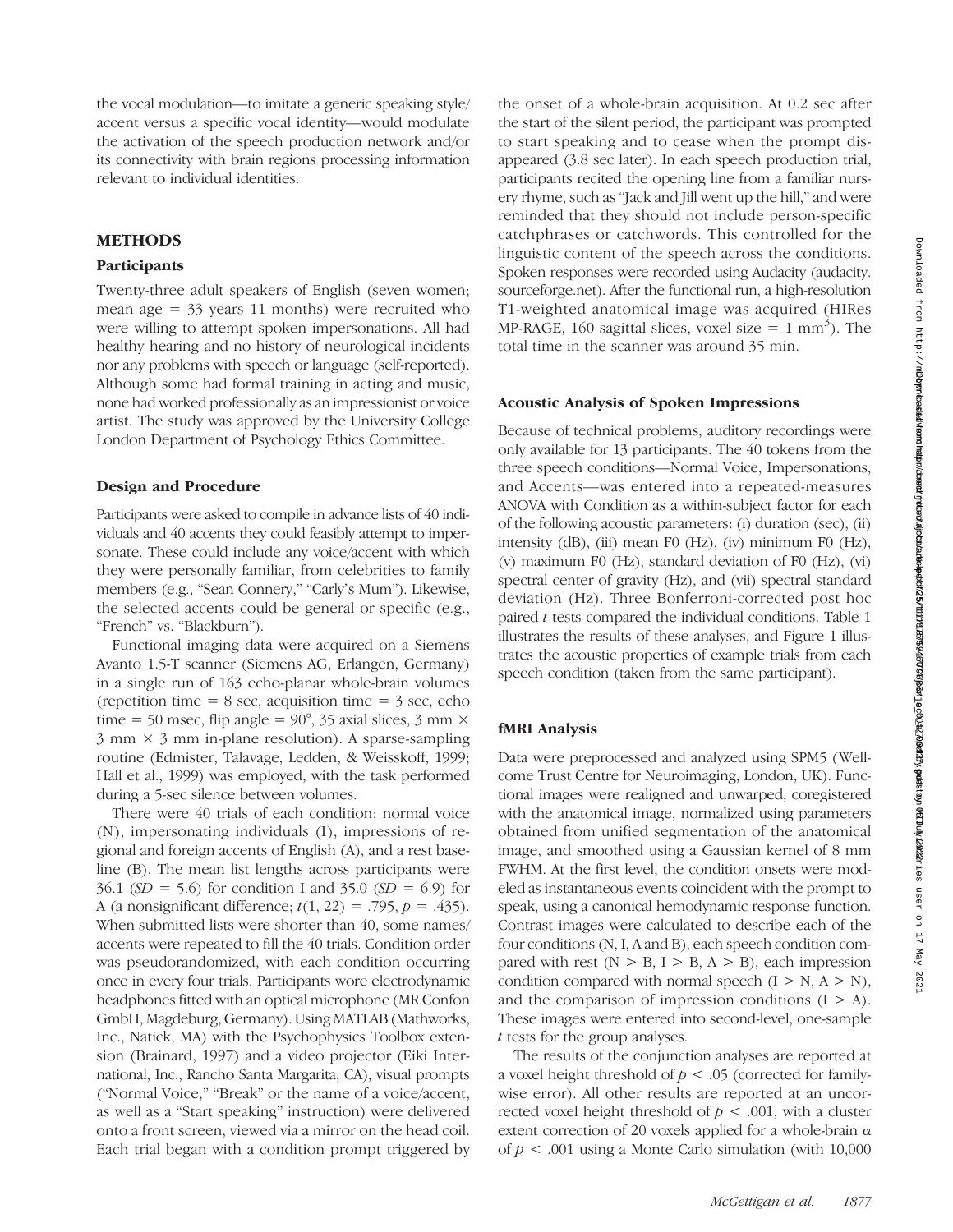| Acoustic Parameter | Mean<br>Normal | Mean<br><i>Voices</i> | Mean<br>Accents | <b>ANOVA</b>     |      | $t$ Test N vs. V |      | $t$ Test N vs. A |      | $t$ Test V vs. A |      |
|--------------------|----------------|-----------------------|-----------------|------------------|------|------------------|------|------------------|------|------------------|------|
|                    |                |                       |                 | $\boldsymbol{F}$ | Sig. | t                | Sig. | $\boldsymbol{t}$ | Sig. | $\bar{t}$        | Sig. |
| Duration (sec)     | 2.75           | 3.10                  | 2.98            | 9.96             | .006 | 3.25             | .021 | 3.18             | .024 | 2.51             | .081 |
| Intensity (dB)     | 47.4           | 51.3                  | 51.3            | 49.25            | .000 | 10.15            | .000 | 7.62             | .000 | 0.88             | 1.00 |
| Mean $F0$ (Hz)     | 155.9          | 207.2                 | 186.3           | 24.11            | .000 | 5.19             | .001 | 4.87             | .001 | 3.89             | .006 |
| Min $F0$ (Hz)      | 94.4           | 104.9                 | 102.1           | 3.71             | .039 | 2.20             | .144 | 2.18             | .149 | 0.77             | 1.00 |
| Max $F0$ (Hz)      | 625.0          | 667.6                 | 628.5           | 1.28             | .295 | 1.31             | .646 | 0.10             | 1.00 | 2.15             | .158 |
| SD F0 (Hz)         | 117.3          | 129.9                 | 114.7           | 1.62             | .227 | 1.26             | .694 | .240             | 1.00 | 3.30             | .019 |
| Spec CoG $(Hz)$    | 2100           | 2140                  | 2061            | 0.38             | .617 | 0.37             | 1.00 | 0.39             | 1.00 | 1.49             | .485 |
| Spec $SD$ (Hz)     | 1647           | 1579                  | 1553            | 2.24             | .128 | 1.17             | .789 | 2.05             | .188 | 0.89             | 1.00 |

 $F0 =$  fundamental frequency,  $SD =$  standard deviation, Spec = spectral, CoG = center of gravity. Significance levels are Bonferroni-corrected (see Methods), with significant effects shown in **bold**.

iterations) implemented in MATLAB (Slotnick, Moo, Segal, & Hart, 2003).

Conjunction analyses of second-level contrast images were performed using the null conjunction approach (Nichols, Brett, Andersson, Wager, & Poline, 2005). Using the MarsBaR toolbox (Brett, Anton, Valabregue, & Poline, 2002), spherical ROIs (4 mm radius) were built around the peak voxels—parameter estimates were extracted from these ROIs to construct plots of activation.

A psychophysiological interaction (PPI) analysis was used to investigate changes in connectivity between the conditions I and A. In each participant, the time course of activation was extracted from spherical volumes of interest (4 mm radius) built around the superior temporal peaks in the group contrast  $I > A$  (right middle/anterior STS: [54 −3 −15], right posterior STS: [57 −36 12], left posterior STS: [−45 −60 15]). A PPI regressor described the interaction between each volume of interest and a psychological regressor for the contrast of interest (I > A)—this modeled a change in the correlation between activity in these STS seed regions and the rest of the brain across the two conditions. The PPIs from each seed region were evaluated in a first-level model that included the individual physiological and psychological time courses as covariates of no interest. A random-effects, one-sample  $t$  test assessed the significance of each PPI in the group (voxelwise threshold:  $p < .001$ , corrected cluster threshold:  $p < .001$ ).

Post hoc pairwise t tests using SPSS (version 18.0; IBM, Armonk, NY) compared condition-specific parameter estimates (N vs. B and I vs. A) within the peak voxels in the voice change conjunction  $((I > N) \cap (A > N))$ . To maintain independence and avoid statistical "double-dipping," an iterative, hold-one-out approach was used in which the peak voxels for each participant were defined from a group statistical map of the conjunction  $((I > N) \cap (A > N))$ using the other 22 participants. These subject-specific peak locations were used to extract condition-specific

parameter estimates from 4-mm spherical ROIs built around the peak voxel (using MarsBaR). Paired  $t$  tests were run using a corrected  $\alpha$  level of .025 (to correct for two tests in each ROI).

The anatomical locations of peak and subpeak voxels (at least 8 mm apart) were labeled using the SPM Anatomy Toolbox (version 18; Eickhoff et al., 2005).

#### RESULTS AND DISCUSSION

#### Brain Regions Supporting Voice Change

Areas of activation common to the three speech output conditions compared with a rest baseline (B;  $(N > B)$ )  $(I > B) \cap (A > B)$  comprised a speech production network of bilateral motor and somatosensory cortex, SMA,



Figure 1. Examples of the phrase "Jack and Jill went up the hill" spoken by a single participant in the conditions Normal Voice, Accents, and Impersonations. Top: A spectrogram of frequency against time (where darker shading indicates greater intensity). Middle: The fundamental frequency (F0) profile across each utterance. Bottom: The intensity contour in decibels.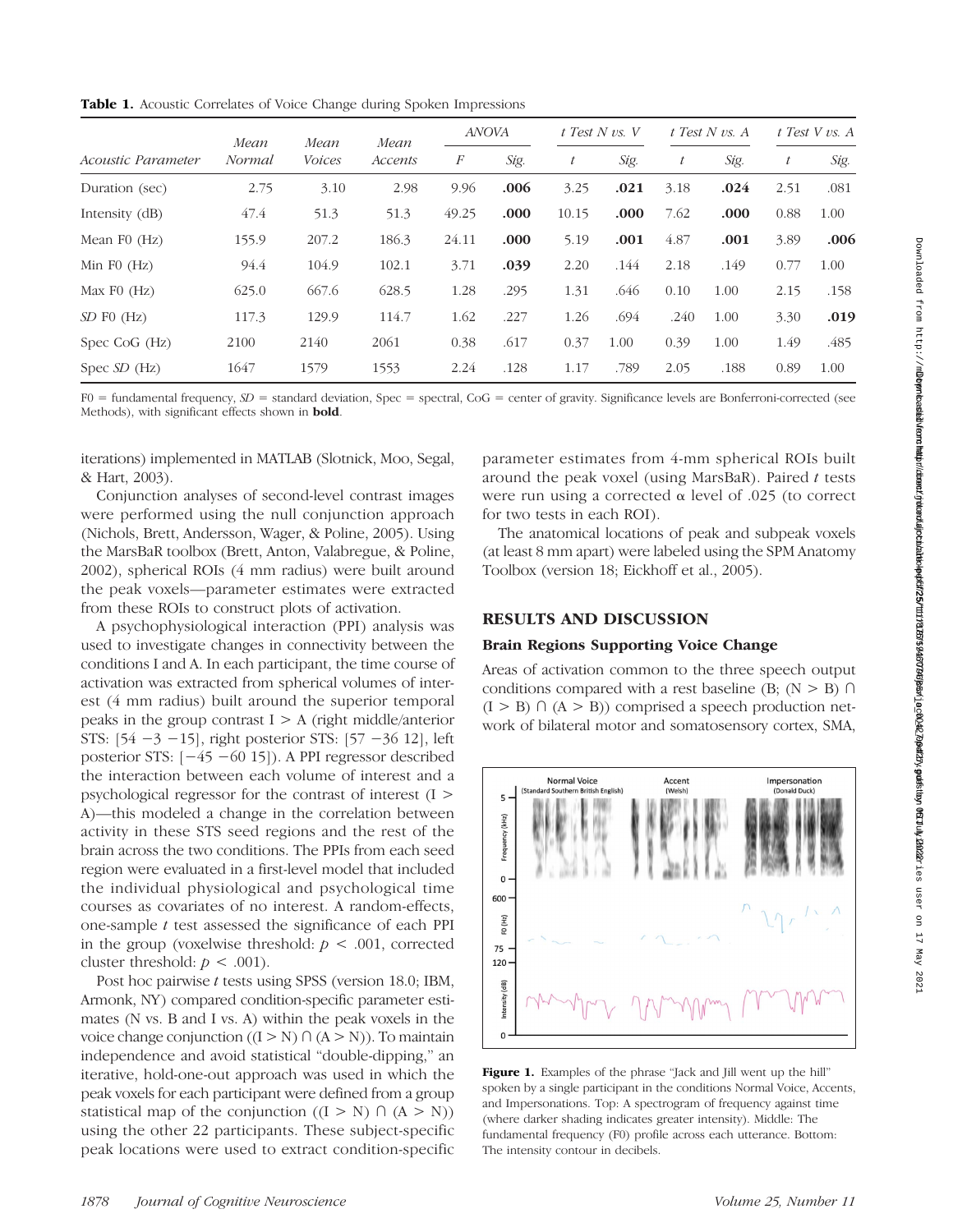Figure 2. Activations common to the three speech conditions (Normal, Impersonations, and Accents) compared with a rest baseline (voxel height threshold  $p < .05$ , FWEcorrected). Numbers indicate the z coordinate in Montreal Neurological Institute (MNI) stereotactic space.



superior temporal gyrus (STG), and cerebellum (Figure 2 and Table 2; Simmonds, Wise, Dhanjal, & Leech, 2011; Tourville & Guenther, 2011; Tourville, Reilly, & Guenther, 2008; Bohland & Guenther, 2006; Riecker et al., 2005; Blank et al., 2002; Wise, Greene, Buchel, & Scott, 1999). Activation common to the voice change conditions (I and A) compared with normal speech ( $(I >$ 

N)  $\cap$  (A > N)) was found in left anterior insula, extending laterally onto the IFG (orbital and opercular parts) and on the right STG (Figure 3 and Table 3). Planned post hoc comparisons showed that responses in the left frontal sites were equivalent for impersonations and accents (twotailed, paired t test;  $t(22) = -0.068$ , corrected  $p = 1.00$ ) and during normal speech and rest  $(t(22) = 0.278$ , corrected

| Table 2. Activation Common to the Three Speech Output Conditions |
|------------------------------------------------------------------|
|------------------------------------------------------------------|

|                                                              |                | Region                                             |      | Coordinate        |                  |              |                  |
|--------------------------------------------------------------|----------------|----------------------------------------------------|------|-------------------|------------------|--------------|------------------|
| Contrast                                                     | No. of Voxels  |                                                    |      | $\mathcal V$      | $\boldsymbol{z}$ | t            | $\boldsymbol{z}$ |
| All Speech > Rest $((N > B) \cap$<br>$(I > B) \cap (A > B))$ | 963            | Left postcentral gyrus/STG/precentral gyrus        |      | $-48$ $-15$       | 39               | 14.15 7.07   |                  |
|                                                              | 852            | Right STG/precentral gyrus/postcentral gyrus       |      | $63 - 15$         |                  | 3 13.60 6.96 |                  |
|                                                              | 21             | Left cerebellum (lobule VI)                        |      | $-24$ $-60$ $-18$ |                  |              | 7.88 5.38        |
|                                                              | 20             | Left SMA                                           | $-3$ | $-3$              | 63               |              | 7.77 5.34        |
|                                                              | 34             | Right cerebellum (lobule VI), right fusiform gyrus | 12   |                   | $-60 -15$        |              | 7.44 5.21        |
|                                                              | 35             | Right/left calcarine gyrus                         | 3    | $-93$             | 6                |              | 7.41 5.19        |
|                                                              | 5              | Left calcarine gyrus                               |      | $-15 - 93$        | $-3$             |              | 6.98 5.02        |
|                                                              | 7              | Right lingual gyrus                                |      | $15 - 84$         | $-3$             |              | 6.73 4.91        |
|                                                              | 1              | Right area V4                                      | 30   | $-69 -12$         |                  |              | 6.58 4.84        |
|                                                              | $\overline{3}$ | Left calcarine gyrus                               |      | $-9$ $-81$        | $\overline{0}$   | 6.17         | 4.65             |
|                                                              | 2              | Left thalamus                                      |      | $-12 -24$         | $-3$             |              | 6.15 4.64        |
|                                                              | 2              | Right calcarine gyrus                              |      | $15 - 69$         | 12               | 6.13         | 4.63             |

Conjunction null analysis of all speech conditions (Normal, Impersonations, and Accents) compared with rest. Voxel height threshold  $p < .05$  (FWEcorrected). Coordinates indicate the position of the peak voxel from each significant cluster, in MNI stereotactic space.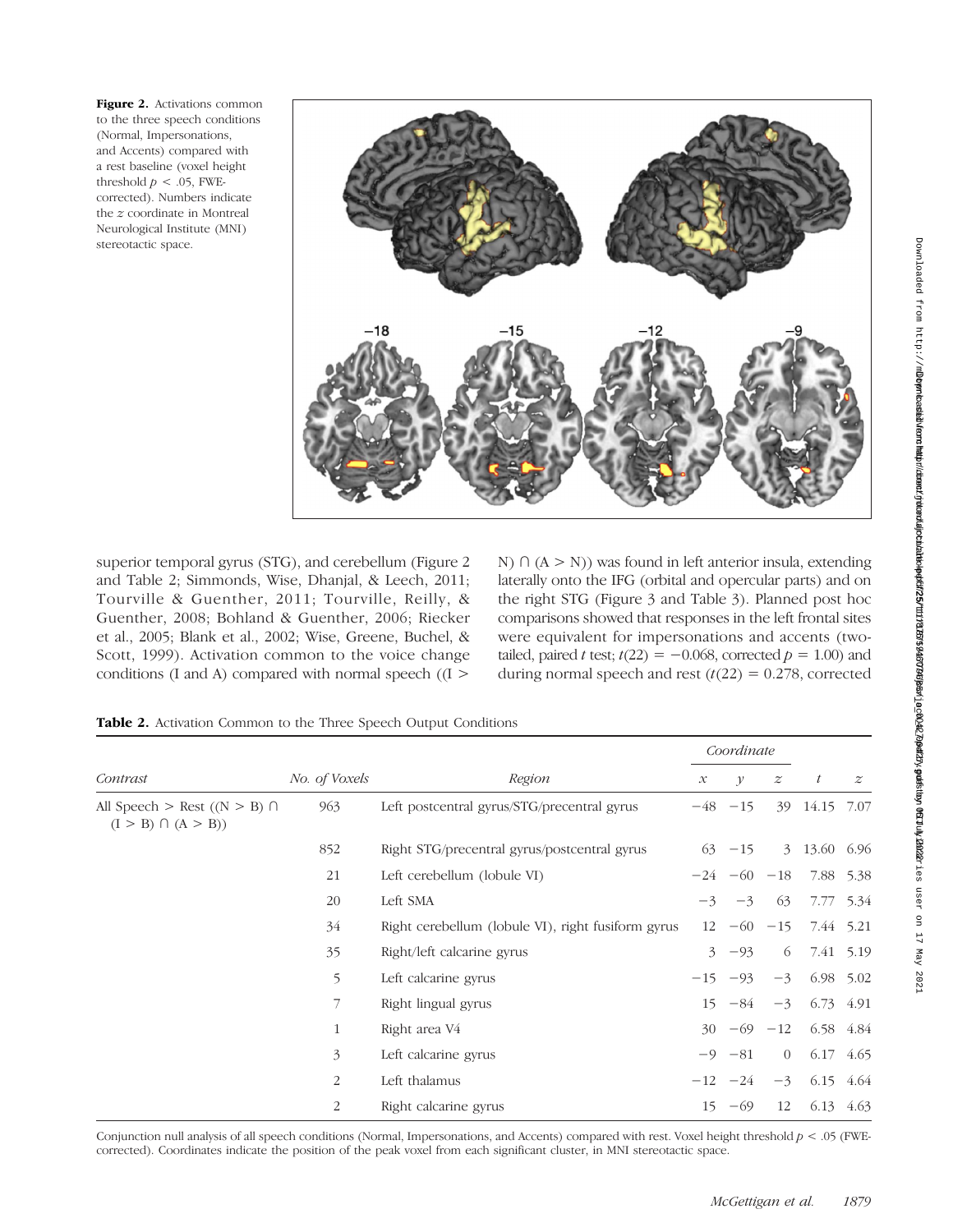$p = 1.00$ ). The right STG, in contrast, was significantly more active during impersonations than accents (twotailed, paired t test;  $t(22) = 2.69$ , Bonferroni-corrected  $p = .027$ ) and during normal speech compared with rest  $(t(22) = 6.64$ , corrected  $p < .0001$ ). Thus, we demonstrate a partial dissociation of the inferior frontal/insular and sensory cortices, where both respond more during impressions than in normal speech, but where the STG shows an additional sensitivity to the nature of the voice change task—that is, whether the voice target is associated with a unique identity.

Acoustic analyses of the impressions from a subset of participants ( $n = 13$ ) indicated that the conditions involving voice change resulted in acoustic speech signals that were significantly longer, more intense, and higher in fundamental frequency (roughly equivalent to pitch) than normal speech. This may relate to the right-lateralized temporal response during voice change, as previous work has shown that the right STG is engaged during judgments of sound intensity (Belin et al., 1998). The right temporal lobe has also been associated with processing nonlinguistic information in the voice, such as speaker identity (von Kriegstein, Kleinschmidt, Sterzer, & Giraud, 2005; Kriegstein & Giraud, 2004; von Kriegstein, Eger, Kleinschmidt, & Giraud, 2003; Belin, Zatorre, & Ahad, 2002; Belin, Zatorre, Lafaille, Ahad, & Pike, 2000) and emotion (Schirmer & Kotz, 2006; Meyer, Zysset, von Cramon, & Alter, 2005; Wildgruber et al., 2005), although these results tend to implicate higher-order regions such as the STS.

The neuropsychology literature has described the importance of the left IFG and anterior insula in voluntary speech production (Kurth, Zilles, Fox, Laird, & Eickhoff, 2010; Dronkers, 1996; Broca, 1861). Studies of speech production have identified that the left posterior IFG and insula are sensitive to increasing articulatory complexity of spoken syllables (Riecker, Brendel, Ziegler, Erb, & Ackermann, 2008; Bohland & Guenther, 2006), but not to the frequency with which those syllables occur in everyday language (Riecker et al., 2008), suggesting involvement in the phonetic aspects of speech output rather than higherorder linguistic representations. Ackermann and Riecker (2010) suggest that insula cortex may actually be associated with more generalized control of breathing, which could be voluntarily modulated to maintain the sustained and finely controlled hyperventilation required to produce connected speech. In finding that the left IFG and insula can influence the way we speak, as well as what we say, we have also shown that they are not just coding abstract linguistic

Figure 3. Brain regions supporting voice change. Bar plots show parameter estimates extracted from spherical ROIs centered on peak voxels. Annotations show the results of planned paired-sample t tests (two-tailed, with Bonferroni correction;  $p < .05$ , \*\*\*p < .0001,  $ns =$ nonsignificant). Coordinates are in MNI space.

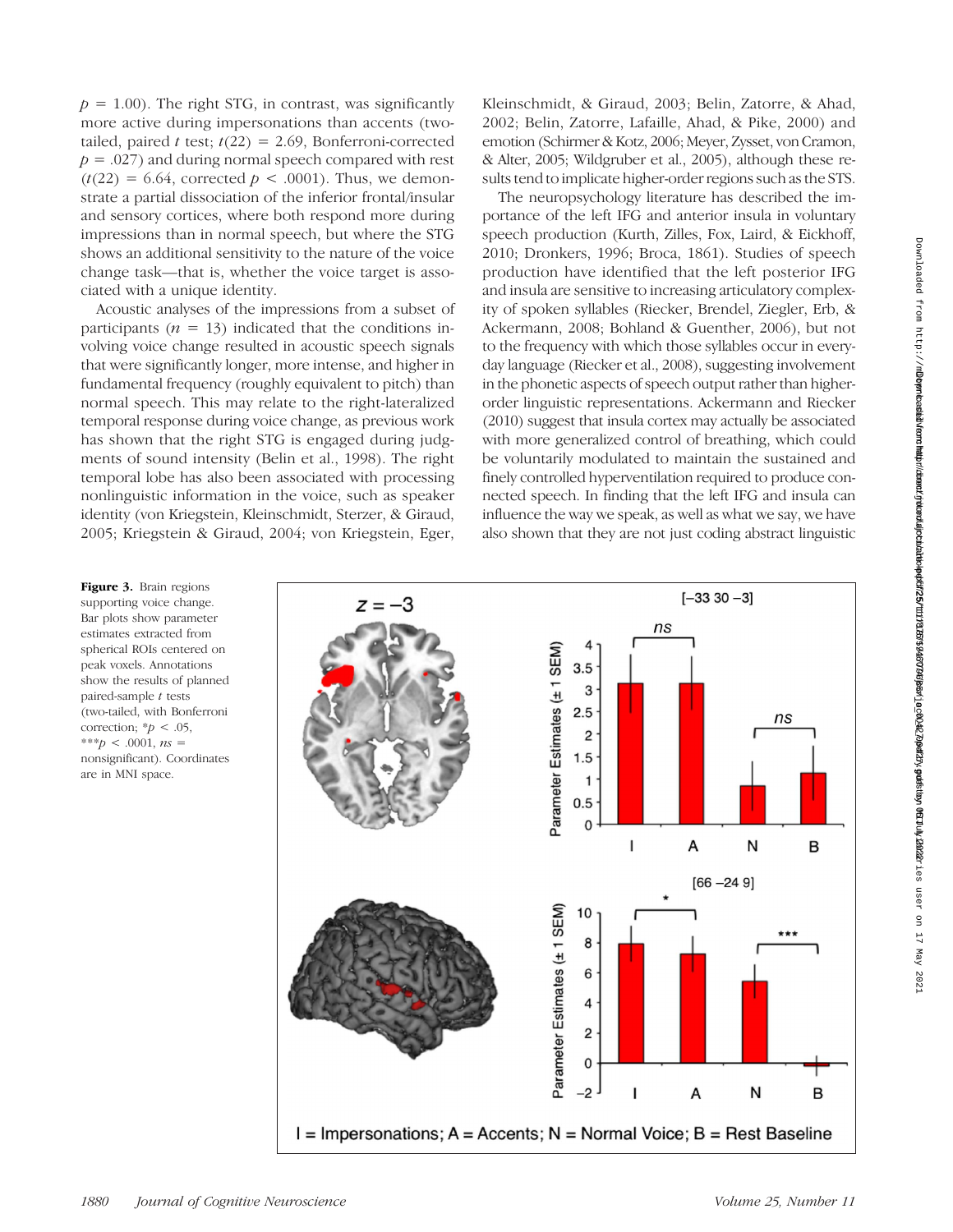|                                                         | No. of<br>Voxels | Region                               |               | Coordinate    |                  |                  |                  |
|---------------------------------------------------------|------------------|--------------------------------------|---------------|---------------|------------------|------------------|------------------|
| Contrast                                                |                  |                                      | $\mathcal{X}$ | $\mathcal{Y}$ | $\boldsymbol{z}$ | $\boldsymbol{t}$ | $\boldsymbol{z}$ |
| Impressions > Normal Speech<br>$((I > N) \cap (A > N))$ | 180              | LIFG (pars orb., pars operc.)/insula | $-33$         | 30            | $-3$             | 8.39             | 5.56             |
|                                                         | $\mathbf{1}$     | Left temporal pole                   | $-54$         | 15            | $-9$             | 7.48             | 5.22             |
|                                                         | 19               | Right thalamus                       | 3             | $-6$          | 9                | 7.44             | 5.21             |
|                                                         | 17               | Right STG                            | 66            | $-24$         | 9                | 7.30             | 5.15             |
|                                                         | 16               | Right hippocampus                    | 33            | $-45$         | 3                | 7.17             | 5.10             |
|                                                         | $\overline{4}$   | Left thalamus                        | $-12$         | $-6$          | 12               | 7.11             | 5.07             |
|                                                         | 9                | Left thalamus                        | $-27$         | $-21$         | $-9$             | 6.80             | 4.94             |
|                                                         | 3                | Left hippocampus                     | $-15$         | $-21$         | $-15$            | 6.65             | 4.87             |
|                                                         | 6                | Right insula                         | 33            | 27            | $\boldsymbol{0}$ | 6.59             | 4.85             |
|                                                         | $\mathbf{1}$     | Right STG                            | 63            | $-3$          | $\mathfrak{Z}$   | 6.45             | 4.78             |
|                                                         | 1                | Left hippocampus                     | $-24$         | $-39$         | 9                | 6.44             | 4.78             |
|                                                         | $\overline{c}$   | Right STG                            | 66            | $-9$          | 6                | 6.44             | 4.78             |
|                                                         | $\overline{4}$   | Right temporal pole                  | 60            | 6             | $-6$             | 6.42             | 4.77             |
|                                                         | $\mathbf{1}$     | Left hippocampus                     | $-15$         | $-42$         | 12               | 6.30             | 4.71             |
|                                                         | 4                | Right caudate nucleus                | 21            | 12            | 18               | 6.20             | 4.66             |
|                                                         | 2                | Left cerebellum (lobule VI)          | $-24$         | $-60$         | $-18$            | 6.10             | 4.62             |

Table 3. Neural Regions Recruited during Voice Change (Null Conjunction of Impersonations > Normal and Accents > Normal)

Voxel height threshold  $p < 0.05$  (FWE-error corrected). Coordinates indicate the position of the peak voxel from each significant cluster, in MNI stereotactic space. LIFG = left IFG; pars orb. = pars orbitalis; pars operc. = pars opercularis.

elements of the speech act. In agreement with Ackermann and Riecker (2010), we suggest that these regions may also play a role in more general aspects of voluntary vocal control during speech, such as breathing and modulation of pitch. In line with this, our acoustic analysis shows that both accents and impressions were produced with longer durations, higher pitches, and greater intensity, all of which are strongly dependent on the way that breathing is controlled (MacLarnon & Hewitt, 1999, 2004).

# Effects of Target Specificity: Impersonations versus Accents

A direct comparison of the two voice change conditions  $(I > A)$  showed increased activation for specific impersonations in right middle/anterior STS, bilateral posterior STS extending to angular gyrus (AG) on the left, and posterior midline sites on cingulate cortex and precuneus (Figure 4 and Table 4; the contrast  $A > I$  gave no significant activations). Whole-brain analyses of functional connectivity revealed areas that correlated more positively with the three sites on STS during impersonations than during accents (Figure 5 and Table 5). Strikingly, all three temporal seed regions showed significant interactions with areas typically active during speech perception and



Figure 4. Greater activation for the production of specific impersonations (I) than for accents (A). Coordinates are in MNI space. Voxel height threshold  $p < .001$ , cluster threshold  $p < .001$  (corrected).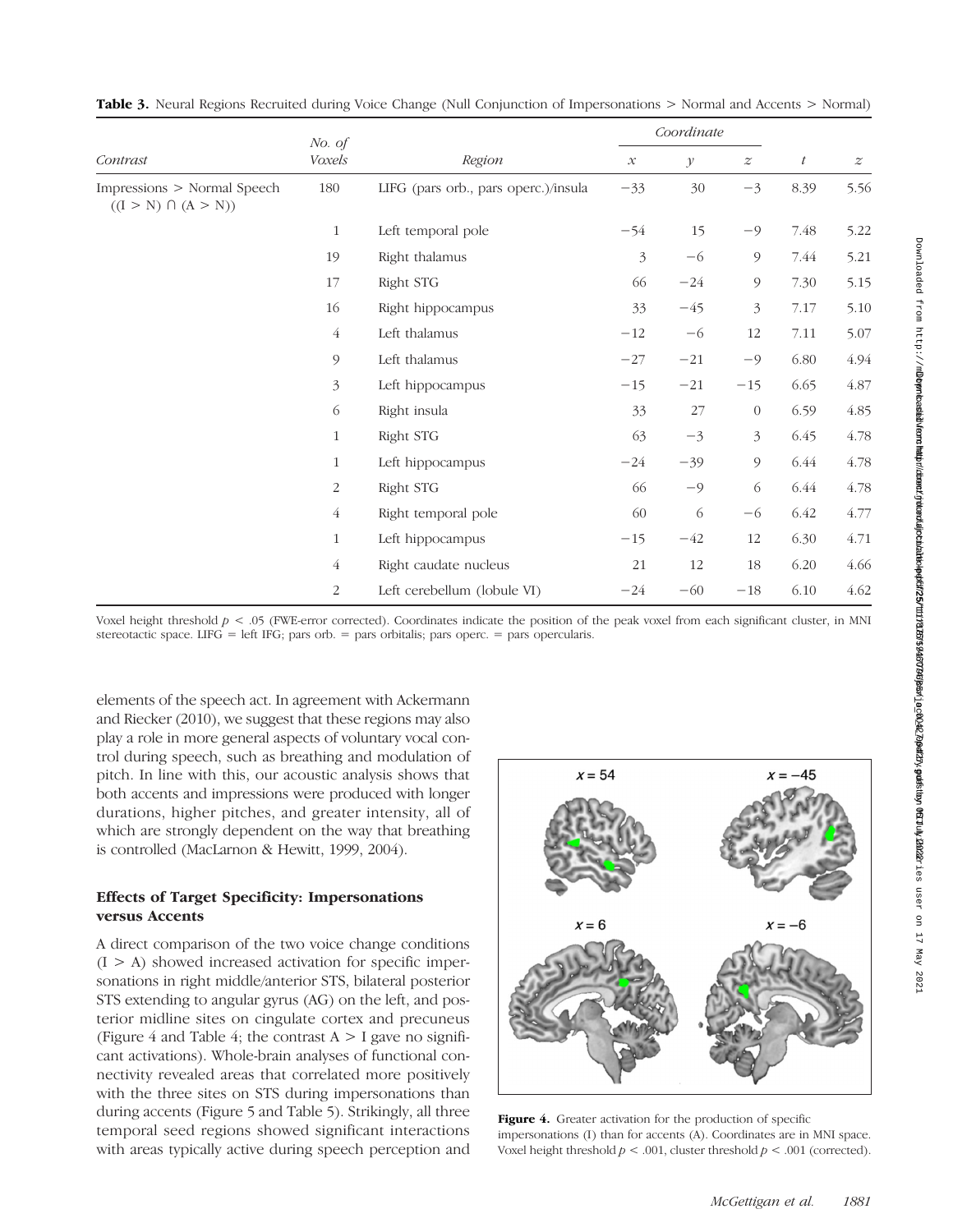|                         | No. of Voxels | Region                       |                     | Coordinate         |                  |      |                  |
|-------------------------|---------------|------------------------------|---------------------|--------------------|------------------|------|------------------|
| Contrast                |               |                              | $\mathcal{X}% _{0}$ | $\boldsymbol{\nu}$ | $\boldsymbol{z}$ |      | $\boldsymbol{z}$ |
| Impersonation > Accents | 29            | Right STS                    | 54                  | $-3$               | $-15$            | 5.79 | 4.46             |
|                         | 24            | Left STS                     | $-45$               | $-60$              | 15               | 4.62 | 3.82             |
|                         | 66            | Left middle cingulate cortex | -6                  | $-48$              | 36               | 4.48 | 3.73             |
|                         | 32            | Right STG                    | 57                  | $-36$              | 12               | 4.35 | 3.66             |

Voxel height threshold  $p < .001$  (uncorrected), cluster threshold  $p < .001$  (corrected). Coordinates indicate the position of the peak voxel from each significant cluster, in MNI stereotactic space.

production, with notable sites of overlap in sensorimotor lobules V and VI of the cerebellum and left STG. However, there were also indications of differentiation of the three connectivity profiles. The left posterior STS seed region interacted with a speech production network including bilateral pre/postcentral gyrus, bilateral STG, and cerebellum (Price, 2010; Bohland & Guenther, 2006; Blank et al., 2002), as well as left-lateralized areas of anterior insula and posterior medial planum temporale. In contrast, the right anterior STS seed interacted with the left opercular part of the IFG and left SMA, and the right posterior STS showed a positive interaction with the left inferior frontal gyrus/sulcus, extending to the left frontal pole. Figure 5 illustrates the more anterior distribution of activations from the right-lateralized seed regions and the region of overlap from all seed regions in cerebellar targets.

Our results suggest that different emphases can be distinguished between the roles performed by these superior temporal and inferior parietal areas in spoken impressions. In a meta-analysis of the semantic system, Binder, Desai, Graves, and Conant (2009) identified the AG as a high-order processing site performing the retrieval and integration of concepts (Binder et al., 2009). The posterior left STS/AG activation has been implicated in the production of complex narrative speech and writing (Brownsett & Wise, 2010; Awad, Warren, Scott, Turkheimer, & Wise, 2007; Spitsyna, Warren, Scott, Turkheimer, & Wise, 2006) and, along with the precuneus, in the perceptual processing of familiar names, faces, and voices (von Kriegstein et al., 2005; Gorno-Tempini et al., 1998) and person-related semantic information (Tsukiura, Mochizuki-Kawai, & Fujii, 2006). We propose a role for the left STS/AG in accessing and integrating conceptual information related to target voices, in close communication with the regions planning and executing articulations. The increased performance demands encountered during the emulation of specific voice identities, which requires accessing the semantic knowledge of individuals, results in greater engagement of this left posterior temporo-parietal region and its enhanced involvement with the speech production network.

The interaction of right-lateralized sites on STS with left, middle, and inferior frontal gyrus and pre-SMA suggests higher-order roles in planning specific impersonations. Blank et al. (2002) found that the left pars opercularis of the IFG and left pre-SMA exhibited increased activation during production of speech of greater phonetic and linguistic complexity and variability and linked the pre-SMA to the selection and planning of articulations. In studies of voice perception, the typically right-dominant temporal voice areas in STS show stronger activation in response to vocal sounds of human men, women, and children compared with nonvocal sounds (Belin & Grosbras, 2010; Belin et al., 2000, 2002; Giraud et al., 2004), and right-hemisphere lesions are clinically associated with specific impairments in familiar voice recognition (Hailstone, Crutch, Vestergaard, Patterson, & Warren, 2010; Lang, Kneidl,



Figure 5. Regions of the brain showing stronger positive correlations during the production of impersonations compared with accents. The seed regions were defined using from the contrast Impersonations > Accents. Voxel height threshold  $p < .001$  (uncorrected), cluster threshold  $p < .001$  (corrected).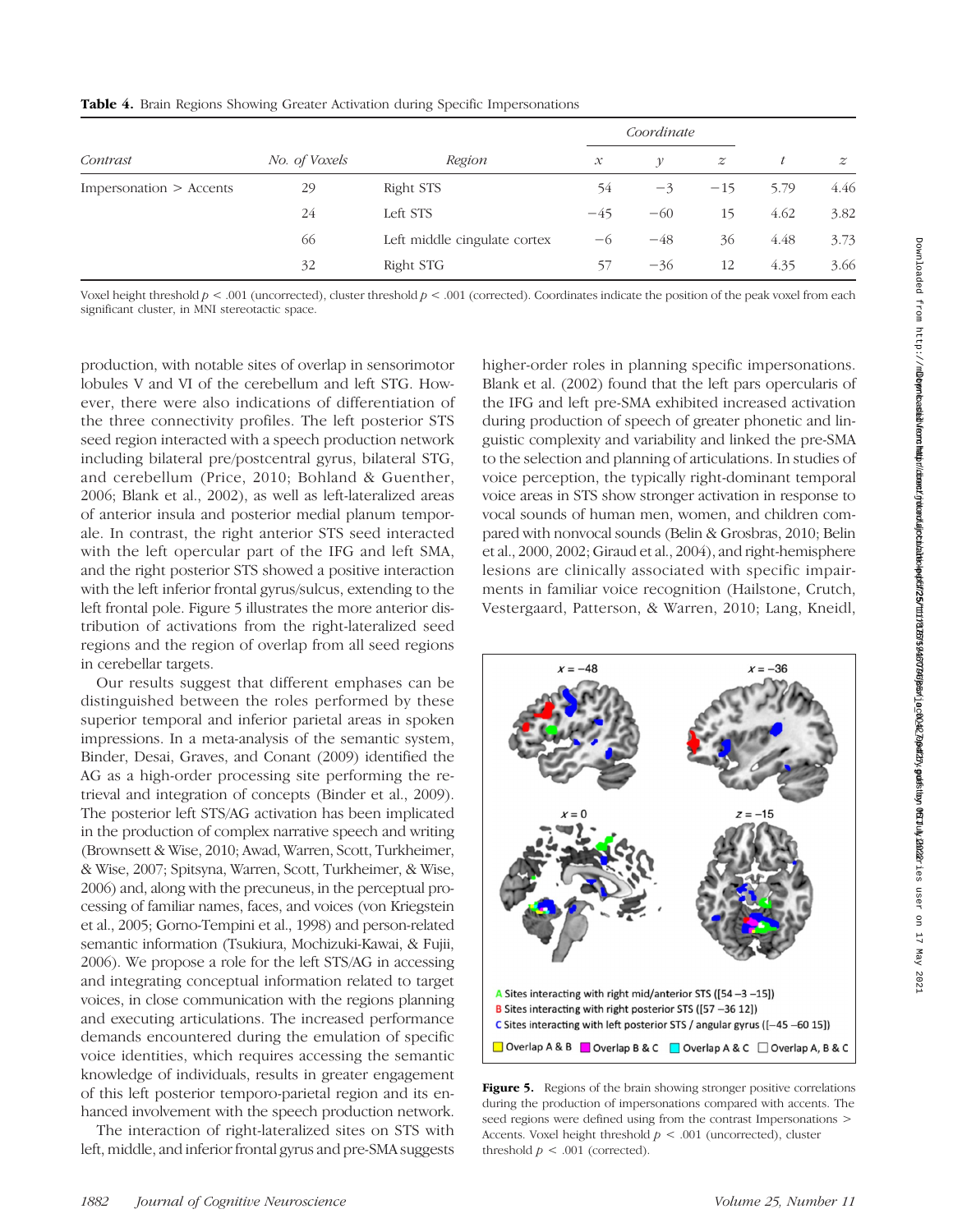|                     | No. of<br>Voxels |                                               |                     | Coordinate                       | $\boldsymbol{t}$ | $\boldsymbol{z}$ |      |
|---------------------|------------------|-----------------------------------------------|---------------------|----------------------------------|------------------|------------------|------|
| Seed Region         |                  | Target Region                                 | $\mathcal{X}% _{0}$ | $\mathcal Y$<br>$\boldsymbol{z}$ |                  |                  |      |
| Right anterior STS  | 66               | Left STG                                      | $-60$               | $-12$                            | 6                | 6.16             | 4.65 |
|                     | 98               | Right/left cerebellum                         | 9                   | $-63$                            | $-12$            | 5.86             | 4.50 |
|                     | 77               | Right cerebellum                              | 15                  | $-36$                            | $-18$            | 5.84             | 4.49 |
|                     | 21               | Left IFG (pars operc.)                        | $-48$               | $\mathcal{G}$                    | 12               | 5.23             | 4.17 |
|                     | 65               | Right calcarine gyrus                         | 15                  | $-72$                            | 18               | 5.03             | 4.06 |
|                     | 48               | Left/right pre-SMA                            | $-3$                | 3                                | 51               | 4.84             | 3.95 |
|                     | 37               | Right STG                                     | 63                  | $-33$                            | $\mathcal{Q}$    | 4.73             | 3.88 |
| Left posterior STS  | 346              | Left rolandic operculum/left STG/STS          | $-33$               | $-30$                            | 18               | 6.23             | 4.68 |
|                     | 287              | Left/right cerebellum                         | $\overline{0}$      | $-48$                            | $-15$            | 6.15             | 4.64 |
|                     | 306              | Right STG/IFG                                 | 66                  | $-6$                             | $-3$             | 5.88             | 4.51 |
|                     | 163              | Right/left caudate nucleus and right thalamus | 15                  | 21                               | $\mathfrak{Z}$   | 5.72             | 4.43 |
|                     | 35               | Left thalamus/hippocampus                     | $-12$               | $-27$                            | $-6$             | 5.22             | 4.17 |
|                     | 33               | Left hippocampus                              | $-15$               | $-15$                            | $-21$            | 4.97             | 4.03 |
|                     | 138              | Left pre/postcentral gyrus                    | $-51$               | $-6$                             | 30               | 4.79             | 3.92 |
|                     | 26               | Left/right mid cingulate cortex               | $-9$                | $\circ$                          | 39               | 4.37             | 3.67 |
|                     | 21               | Left IFG/STG                                  | $-57$               | 12                               | $\mathfrak{Z}$   | 4.27             | 3.61 |
|                     | 23               | Right postcentral gyrus                       | 54                  | $-12$                            | 36               | 4.23             | 3.58 |
|                     | 37               | Left insula/IFG                               | $-36$               | 21                               | 3                | 4.14             | 3.52 |
| Right posterior STS | 225              | Left middle/IFG                               | $-39$               | 54                               | $\theta$         | 5.90             | 4.52 |
|                     | 40               | Left STS                                      | $-66$               | $-36$                            | 6                | 5.63             | 4.38 |
|                     | $41\,$           | Right postcentral gyrus/precuneus             | 27                  | $-45$                            | 57               | 5.05             | 4.07 |
|                     | 20               | Right IFG                                     | 42                  | 18                               | 27               | 4.79             | 3.92 |
|                     | 57               | Left/right cerebellum                         | $-24$               | $-48$                            | $-24$            | 4.73             | 3.89 |
|                     | 29               | Left lingual gyrus                            | $-18$               | $-69$                            | $\mathfrak{Z}$   | 4.64             | 3.83 |
|                     | 31               | Left STG                                      | $-63$               | $-6$                             | $\overline{0}$   | 4.35             | 3.66 |

Table 5. Brain Regions Showing an Enhanced Positive Correlation with Temporo-parietal Cortex during Impersonations, Compared with Accents

Voxel height threshold  $p < .001$  (uncorrected), cluster threshold  $p < .001$  (corrected). Coordinates indicate the position of the peak voxel from each significant cluster, in MNI stereotactic space. pars operc. = pars opercularis.

Hielscher-Fastabend, & Heckmann, 2009; Neuner & Schweinberger, 2000). Investigations of familiarity and identity in voice perception have implicated both posterior and anterior portions of the right superior temporal lobe, including the temporal pole, in humans and macaques (von Kriegstein et al., 2005; Kriegstein & Giraud, 2004; Belin & Zatorre, 2003; Nakamura et al., 2001). We propose that the right STS performs acoustic imagery of target voice identities in the Impersonations condition, and that these representations are used on-line to guide the modified articulatory plans necessary to effect voice change via left-lateralized sites on the inferior and middle frontal gyri. Although there were some acoustic differences between the speech produced under these two conditions—

the Impersonations had a higher mean and standard deviation of pitch than the Accents (see Table 1)—we would expect to see sensitivity to these physical properties in earlier parts of the auditory processing stream, that is, STG rather than STS. Therefore, the current results offer the first demonstration that right temporal regions previously implicated in the perceptual processing and recognition of voices may play a direct role in modulating vocal identity in speech.

The flexible control of the voice is a crucial element of the expression of identity. Here, we show that changing the characteristics of vocal expression, without changing the linguistic content of speech, primarily recruits left anterior insula and inferior frontal cortex. We propose that therapeutic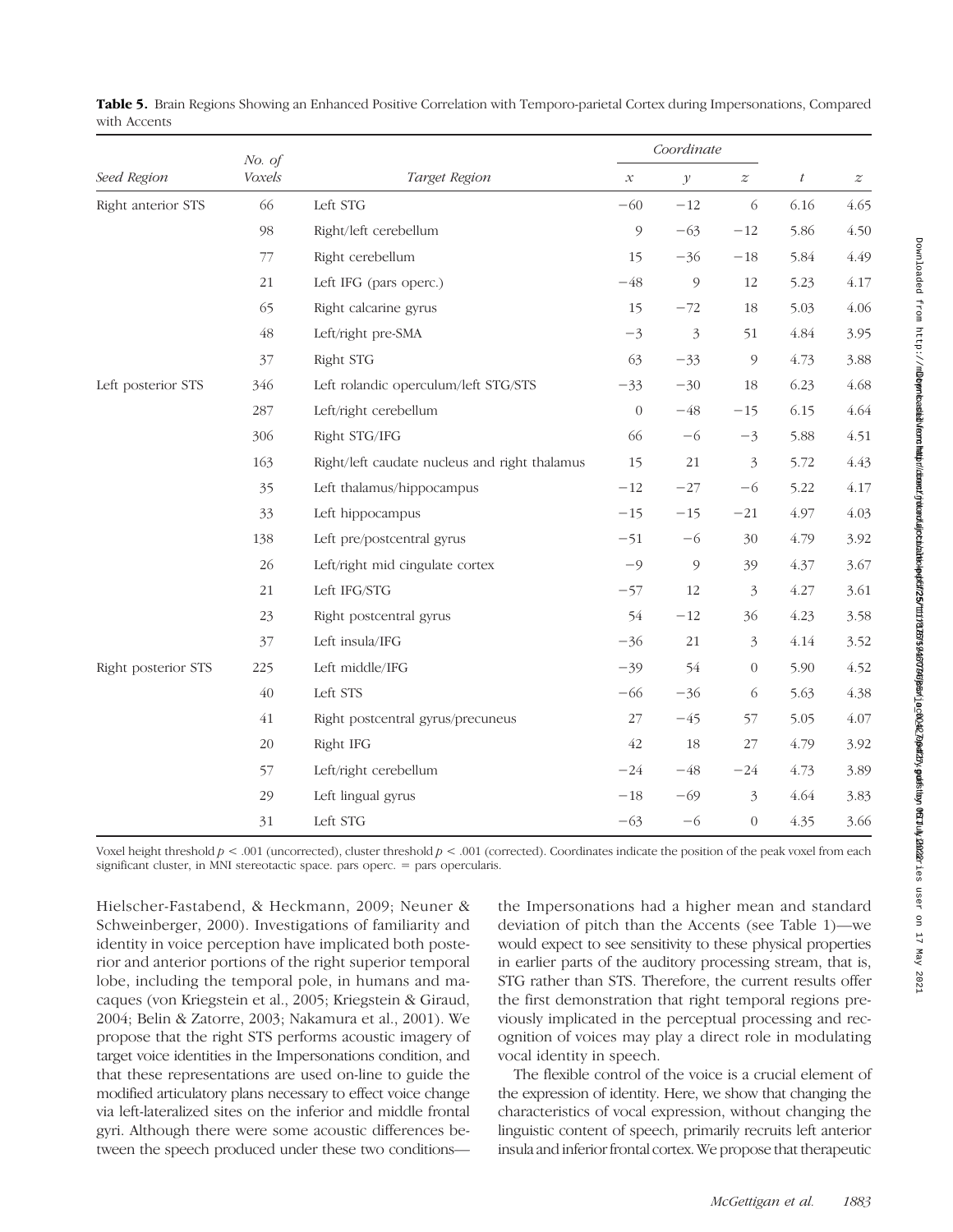approaches targeting metalinguistic aspects of speech production, such as melodic intonation therapy (Belin et al., 1996) and respiratory training, could be beneficial in cases of speech production deficits after injury to left frontal sites.

Our finding that superior temporal regions previously identified with the perception of voices showed increased activation and greater positive connectivity with frontal speech planning sites during the emulation of specific vocal identities offers a novel demonstration of a selective role for these voice-processing sites in modulating the expression of vocal identity. Existing models of speech production focus on the execution of linguistic output and monitoring for errors in this process (Hickok, 2012; Price, Crinion, & Macsweeney, 2011; Tourville & Guenther, 2011). We suggest that noncanonical speech output need not always form an error—for example, the convergence on pronunciations observed in conversation facilitates comprehension, interaction, and social cohesion (Garrod & Pickering, 2004; Chartrand & Bargh, 1999). However, there likely exists some form of task-related error monitoring and correction when speakers attempt to modulate how they sound, possibly along a predictive coding mechanism that attempts to reduce the disparity between predicted and actual behavior (Price et al., 2011; Friston, 2010; Friston & Price, 2001)—this could take place in the right superior temporal cortex (although we note that previous studies directly investigating the detection of and compensation for pitch/time-shifted speech have located this to bilateral posterior STG; Takaso, Eisner, Wise, & Scott, 2010; Tourville et al., 2008). We propose to repeat the current experiment with professional voice artists who are expert at producing convincing impressions and presumably also skilled in self-report on, for example, performance difficulty and accuracy. These trial-by-trial ratings could be used to interrogate the brain regions engaged when the task is more challenging to potentially uncover a more detailed mechanistic explanation for the networks identified for the first time in the current experiment.

We offer the first delineation of how speech production and voice perception systems interact to effect controlled changes of identity expression during voluntary speech. This provides an essential step in understanding the neural bases for the ubiquitous behavioral phenomenon of vocal modulation in spoken communication.

#### Acknowledgments

This work was supported by a Wellcome Trust Senior Research Fellowship (WT090961MA) awarded to S.K.S.

Reprint requests should be sent to Carolyn McGettigan, Royal Holloway University of London, Egham Hill, Egham, Surrey TW20 0EX, United Kingdom, or via e-mail: Carolyn.McGettigan@ rhul.ac.uk.

# **REFERENCES**

Ackermann, H., & Riecker, A. (2010). The contribution of the insula to motor aspects of speech production:

A review and a hypothesis. Brain and Language, 89, 320–328.

- Awad, M., Warren, J. E., Scott, S. K., Turkheimer, F. E., & Wise, R. J. S. (2007). A common system for the comprehension and production of narrative speech. Journal of Neuroscience, 27, 11455–11464.
- Aziz-Zadeh, L., Sheng, T., & Gheytanchi, A. (2010). Common premotor regions for the perception and production of prosody and correlations with empathy and prosodic ability. Plos One, 5, e8759.
- Bailly, G. (2003). Close shadowing natural versus synthetic speech. International Journal of Speech Technology, 6, 11-19.
- Belin, P., Fecteau, S., & Bedard, C. (2004). Thinking the voice: Neural correlates of voice perception. Trends in Cognitive Sciences, 8, 129–135.
- Belin, P., & Grosbras, M.-H. (2010). Before speech: Cerebral voice processing in infants. Neuron, 65, 733–735.
- Belin, P., McAdams, S., Smith, B., Savel, S., Thivard, L., Samson, S., et al. (1998). The functional anatomy of sound intensity discrimination. Journal of Neuroscience, 18, 6388–6394.
- Belin, P., VanEeckhout, P., Zilbovicius, M., Remy, P., Francois, C., Guillaume, S., et al. (1996). Recovery from nonfluent aphasia after melodic intonation therapy: A PET study. Neurology, 47, 1504–1511.
- Belin, P., & Zatorre, R. J. (2003). Adaptation to speaker's voice in right anterior temporal lobe. NeuroReport, 14, 2105–2109.
- Belin, P., Zatorre, R. J., & Ahad, P. (2002). Human temporal-lobe response to vocal sounds. Brain Research. Cognitive Brain Research, 13, 17–26.
- Belin, P., Zatorre, R. J., Lafaille, P., Ahad, P., & Pike, B. (2000). Voice-selective areas in human auditory cortex. Nature, 403, 309–312.
- Binder, J. R., Desai, R. H., Graves, W. W., & Conant, L. L. (2009). Where is the semantic system? A critical review and metaanalysis of 120 functional neuroimaging studies. Cerebral Cortex, 19, 2767–2796.
- Blank, S. C., Scott, S. K., Murphy, K., Warburton, E., & Wise, R. J. (2002). Speech production: Wernicke, Broca and beyond. Brain, 125, 1829–1838.
- Bohland, J. W., & Guenther, F. H. (2006). An fMRI investigation of syllable sequence production. Neuroimage, 32, 821–841.
- Brainard, D. H. (1997). The psychophysics toolbox. Spatial Vision, 10, 433–436.
- Brett, M., Anton, J. L., Valabregue, R., & Poline, J. B. (2002). Region of interest analysis using an SPM toolbox. Paper presented at the International Conference on Functional Mapping of the Human Brain, Sendai, Japan.
- Broca, P. (1861). Perte de la parole, ramollissement chronique, et destruction partielle du lobe antérieur gauche du cerveau. Bulletin de la Société Anthropologique, 2, 235–238.
- Brownsett, S. L. E., & Wise, R. J. S. (2010). The contribution of the parietal lobes to speaking and writing. Cerebral Cortex, 20, 517–523.
- Cartei, V., Cowles, H. W., & Reby, D. (2012). Spontaneous voice gender imitation abilities in adult speakers. Plos One, 7, e31353.
- Chartrand, T. L., & Bargh, J. A. (1999). The chameleon effect: The perception-behavior link and social interaction. *Journal* of Personality and Social Psychology, 76, 893–910.
- Condon, W. S., & Ogston, W. D. (1967). A segmentation of behavior. Journal of Psychiatric Research, 5, 221–235.
- Cooke, M., & Lu, Y. (2010). Spectral and temporal changes to speech produced in the presence of energetic and informational maskers. Journal of the Acoustical Society of America, 128, 2059–2069.
- Dhanjal, N. S., Handunnetthi, L., Patel, M. C., & Wise, R. J. (2008). Perceptual systems controlling speech production. Journal of Neuroscience, 28, 9969–9975.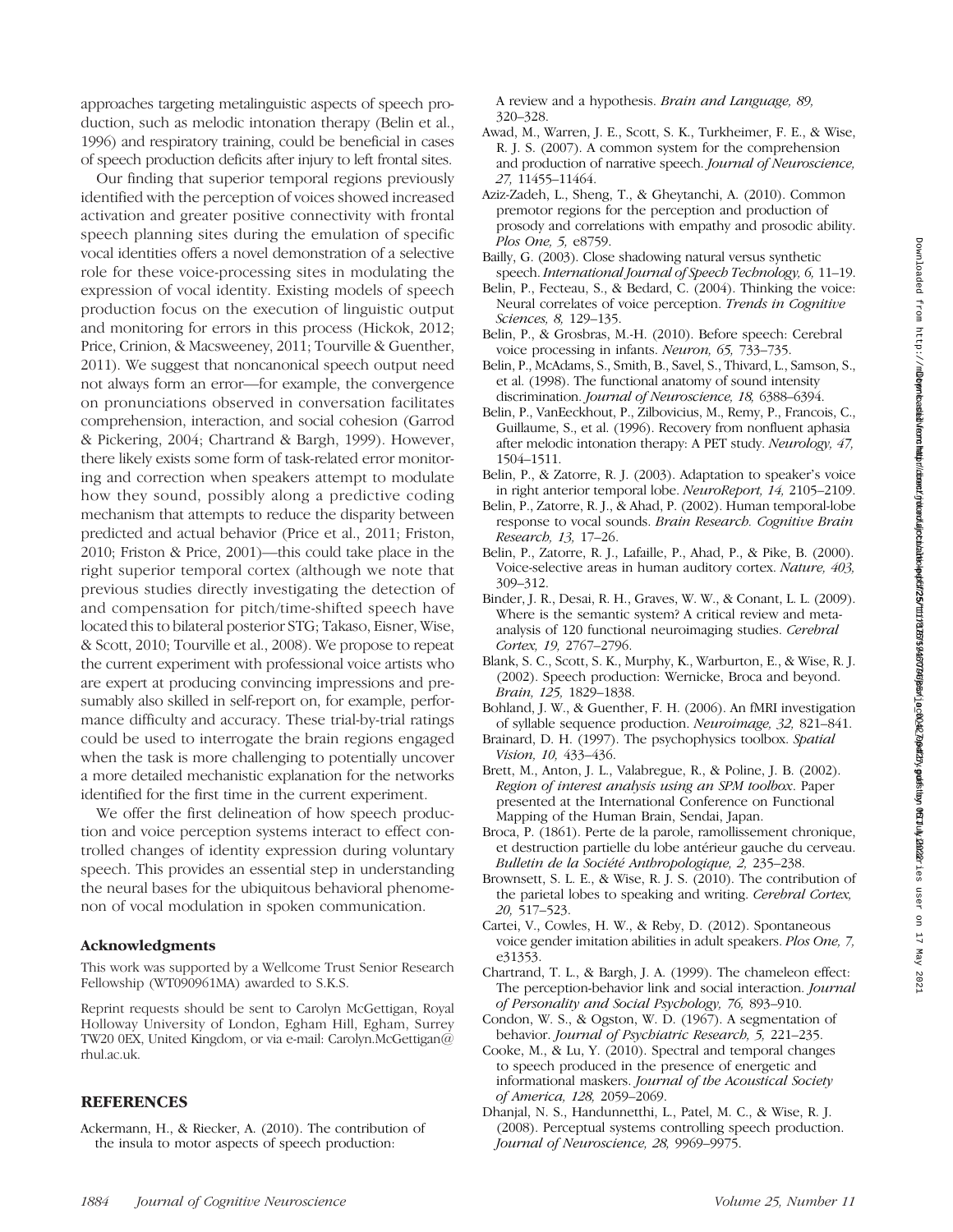Dronkers, N. F. (1996). A new brain region for coordinating speech articulation. Nature, 384, 159–161.

- Edmister, W. B., Talavage, T. M., Ledden, P. J., & Weisskoff, R. M. (1999). Improved auditory cortex imaging using clustered volume acquisitions. Human Brain Mapping, 7, 89–97.
- Eickhoff, S. B., Stephan, K. E., Mohlberg, H., Grefkes, C., Fink, G. R., Amunts, K., et al. (2005). A new SPM toolbox for combining probabilistic cytoarchitectonic maps and functional imaging data. Neuroimage, 25, 1325–1335.
- Eriksson, E., Sullivan, K., Zetterholm, E., Czigler, P., Green, J., Skagerstrand, A., et al. (2010). Detection of imitated voices: Who are reliable earwitnesses? International Journal of Speech Language and the Law, 17, 25-44.
- Friston, K. (2010). The free-energy principle: A unified brain theory? Nature Reviews Neuroscience, 11, 127–138.
- Friston, K. J., & Price, C. J. (2001). Dynamic representations and generative models of brain function. Brain Research Bulletin, 54, 275–285.
- Garrod, S., & Pickering, M. J. (2004). Why is conversation so easy? Trends in Cognitive Sciences, 8, 8–11.
- Giles, H. (1973). Accent mobility: A model and some data. Anthropological Linguistics, 15, 87–105.
- Giles, H., Coupland, N., & Coupland, J. (1991). Accommodation theory: Communication, context, and consequence. In H. Giles, J. Coupland, & N. Coupland (Eds.), The contexts of accommodation (pp. 1–68). New York: Cambridge University Press.
- Giraud, A. L., Kell, C., Thierfelder, C., Sterzer, P., Russ, M. O., Preibisch, C., et al. (2004). Contributions of sensory input, auditory search and verbal comprehension to cortical activity during speech processing. Cerebral Cortex, 14, 247–255.
- Gorno-Tempini, M. L., Price, C. J., Josephs, O., Vandenberghe, R., Cappa, S. F., Kapur, N., et al. (1998). The neural systems sustaining face and proper-name processing. Brain: A Journal of Neurology, 121, 2103–2118.
- Groswasser, Z., Korn, C., Groswasser-Reider, I., & Solzi, P. (1988). Mutism associated with buccofacial apraxia and bihemispheric lesions. Brain and Language, 34, 157–168.
- Hailstone, J. C., Crutch, S. J., Vestergaard, M. D., Patterson, R. D., & Warren, J. D. (2010). Progressive associative phonagnosia: A neuropsychological analysis.Neuropsychologia, 48, 1104–1114.
- Hall, D. A., Haggard, M. P., Akeroyd, M. A., Palmer, A. R., Summerfield, A. Q., Elliott, M. R., et al. (1999). "Sparse" temporal sampling in auditory fMRI. Human Brain Mapping, 7, 213–223.
- Harrington, J., Palethorpe, S., & Watson, C. I. (2000). Does the Queen speak the Queen's English? Elizabeth II's traditional pronunciation has been influenced by modern trends. Nature, 408, 927–928.
- Hickok, G. (2012). Computational neuroanatomy of speech production. Nature Reviews Neuroscience, 13, 135–145.
- Jurgens, U. (2002). Neural pathways underlying vocal control. Neuroscience and Biobehavioral Reviews, 26, 235–258.
- Jurgens, U., & von Cramon, D. (1982). On the role of the anterior cingulate cortex in phonation: A case report. Brain and Language, 15, 234–248.
- Kappes, J., Baumgaertner, A., Peschke, C., & Ziegler, W. (2009). Unintended imitation in nonword repetition. Brain and Language, 111, 140–151.
- Karpf, A. (2007). The human voice: The story of a remarkable talent. London: Bloomsbury Publishing PLC.
- Kriegstein, K. V., & Giraud, A. L. (2004). Distinct functional substrates along the right superior temporal sulcus for the processing of voices. Neuroimage, 22, 948–955.
- Kurth, F., Zilles, K., Fox, P. T., Laird, A. R., & Eickhoff, S. B. (2010). A link between the systems: Functional differentiation

and integration within the human insula revealed by metaanalysis. Brain Structure & Function, 214, 519–534.

- Ladefoged, P. (2003). Validity of voice identification. Journal of the Acoustical Society of America, 114, 2403.
- Lang, C. J. G., Kneidl, O., Hielscher-Fastabend, M., & Heckmann, J. G. (2009). Voice recognition in aphasic and non-aphasic stroke patients. Journal of Neurology, 256, 1303–1306.
- Lombard, É. (1911). Le signe de l'élévation de la voix. Annales des Maladies de L'Oreille et du Larynx, XXXVII, 101–109.
- Lu, Y., & Cooke, M. (2009). Speech production modifications produced in the presence of low-pass and high-pass filtered noise. Journal of the Acoustical Society of America, 126, 1495–1499.
- MacLarnon, A. M., & Hewitt, G. P. (1999). The evolution of human speech: The role of enhanced breathing control. American Journal of Physical Anthropology, 109, 341–363.
- MacLarnon, A. M., & Hewitt, G. P. (2004). Increased breathing control: Another factor in the evolution of human language. Evolutionary Anthropology, 13, 181–197.
- McFarland, D. H. (2001). Respiratory markers of conversational interaction. Journal of Speech Language and Hearing Research, 44, 128–143.
- Meyer, M., Zysset, S., von Cramon, D. Y., & Alter, K. (2005). Distinct fMRI responses to laughter, speech, and sounds along the human peri-sylvian cortex. Brain Research. Cognitive Brain Research, 24, 291–306.
- Nakamura, K., Kawashima, R., Sugiura, M., Kato, T., Nakamura, A., Hatano, K., et al. (2001). Neural substrates for recognition of familiar voices: A PET study. Neuropsychologia, 39, 1047–1054.
- Neuner, F., & Schweinberger, S. R. (2000). Neuropsychological impairments in the recognition of faces, voices, and personal names. Brain and Cognition, 44, 342–366.
- Nichols, T., Brett, M., Andersson, J., Wager, T., & Poline, J. B. (2005). Valid conjunction inference with the minimum statistic. Neuroimage, 25, 653–660.
- Papoutsi, M., de Zwart, J. A., Jansma, J. M., Pickering, M. J., Bednar, J. A., & Horwitz, B. (2009). From phonemes to articulatory codes: An fMRI study of the role of Broca's area in speech production. Cerebral Cortex, 19, 2156–2165.
- Pardo, J. S. (2006). On phonetic convergence during conversational interaction. Journal of the Acoustical Society of America, 119, 2382–2393.
- Pardo, J. S., Gibbons, R., Suppes, A., & Krauss, R. M. (2012). Phonetic convergence in college roommates. Journal of Phonetics, 40, 190–197.
- Pardo, J. S., & Jay, I. C. (2010). Conversational role influences speech imitation. Attention Perception & Psychophysics, 72, 2254–2264.
- Peschke, C., Ziegler, W., Kappes, J., & Baumgaertner, A. (2009). Auditory-motor integration during fast repetition: The neuronal correlates of shadowing. Neuroimage, 47, 392–402.
- Pickering, M. J., & Garrod, S. (2007). Do people use language production to make predictions during comprehension? Trends in Cognitive Sciences, 11, 105–110.
- Price, C. J. (2010). The anatomy of language: A review of 100 fMRI studies published in 2009. Annals of the New York Academy of Sciences, 1191, 62–88.
- Price, C. J., Crinion, J. T., & Macsweeney, M. (2011). A generative model of speech production in Broca's and Wernicke's areas. Front Psychol, 2, 237.
- Reiterer, S. M., Hu, X., Erb, M., Rota, G., Nardo, D., Grodd, W., et al. (2011). Individual differences in audio-vocal speech imitation aptitude in late bilinguals: Functional neuro-imaging and brain morphology. Frontiers in Psychology, 2, 271.
- Riecker, A., Brendel, B., Ziegler, W., Erb, M., & Ackermann, H. (2008). The influence of syllable onset complexity and